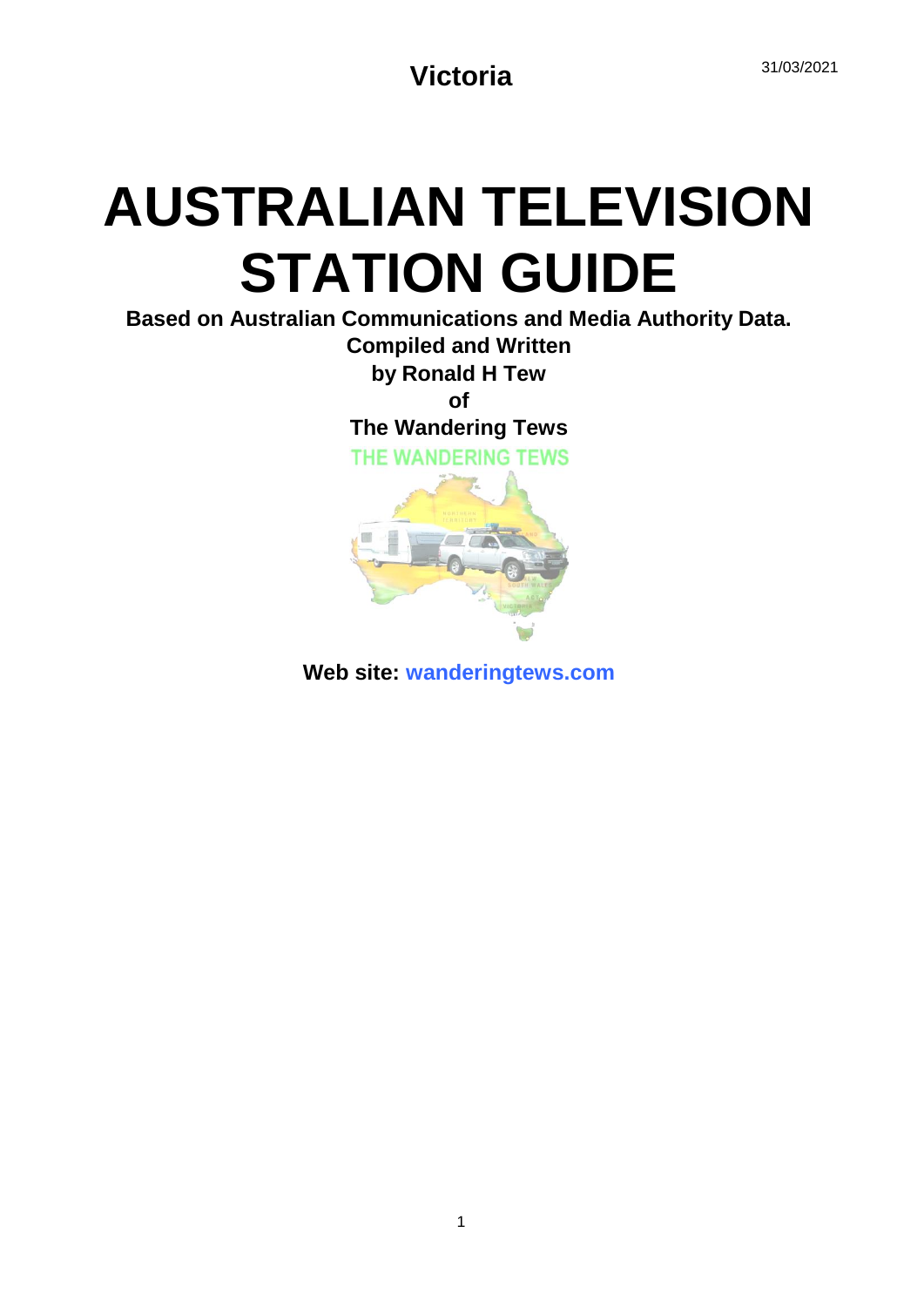|                                   |                                                          | <b>Digital</b> |               |                 |
|-----------------------------------|----------------------------------------------------------|----------------|---------------|-----------------|
| City/Town or area                 | <b>Transmitter location</b>                              | <b>Channel</b> | <b>POL</b>    | <b>Network</b>  |
| Alexandra (Area)                  | Yarck                                                    | 46             | UHF/VER       | <b>SBS</b>      |
|                                   | 18km NW of town                                          | 47             | UHF/VER ABC   |                 |
|                                   |                                                          | 48             | UHF/VER Prime |                 |
|                                   |                                                          | 49             | UHF/VER Win   |                 |
|                                   |                                                          | 50             |               | UHF/VER S/cross |
| Alexandra Environs                | <b>Rennies Hill</b>                                      | 41             | UHF/VER ABC   |                 |
|                                   |                                                          | 42             | UHF/VER SBS   |                 |
| Anglesea/Aireys Inlet             | MT INGOLDSBY                                             | 28             | UHF/HOR SBS   |                 |
|                                   |                                                          | 29             | UHF/HOR ABC   |                 |
|                                   |                                                          | 30             |               | UHF/HOR SEVEN 7 |
|                                   |                                                          | 31             |               | UHF/HOR NINE 9  |
|                                   |                                                          | 33             |               | UHF/HOR TEN 10  |
| Apollo Bay                        | 1km N of town                                            | 46             | UHF/HOR Prime |                 |
|                                   |                                                          | 47             | UHF/HOR ABC   |                 |
|                                   |                                                          | 48             |               | UHF/HOR S/cross |
|                                   |                                                          | 49             | UHF/HOR Win   |                 |
|                                   |                                                          | 50             | UHF/HOR SBS   |                 |
| Ararat                            | See Ballarat                                             |                |               |                 |
| Avoca                             | See Ballarat                                             |                |               |                 |
| <b>Bairnsdale</b>                 | 14km NNW of town                                         | 34             | UHF/HOR SBS   |                 |
|                                   | <b>MT TAYLOR</b>                                         | 35             | UHF/HOR ABC   |                 |
|                                   |                                                          | 36             | UHF/HOR Prime |                 |
|                                   |                                                          | 37             | UHF/HOR Win   |                 |
|                                   |                                                          | 38             |               | UHF/HOR S/cross |
| <b>Ballarat &amp; District</b>    | 60km NW of town                                          | 34             | UHF/HOR SBS   |                 |
|                                   | Lookout Hill                                             | 35             | UHF/HOR ABC   |                 |
|                                   |                                                          | 36             | UHF/HOR Prime |                 |
|                                   |                                                          | 37             | UHF/HOR Win   |                 |
|                                   |                                                          | 38             |               | UHF/HOR S/cross |
| <b>Ballarat East</b>              | Waker St.                                                | 40             | UHF/HOR SBS   |                 |
|                                   |                                                          | 41             | UHF/HOR ABC   |                 |
|                                   |                                                          | 42             | UHF/HOR Prime |                 |
|                                   |                                                          | 43             | UHF/HOR Win   |                 |
|                                   |                                                          | 44             |               | UHF/HOR S/cross |
| Beechworth<br>Belgrave<br>Benalla | See Upper Murray<br>See Melbourne<br>See Goulburn Valley |                |               |                 |
| Bendigo                           | Mt Alexandra                                             | 28             | UHF/HOR SBS   |                 |
|                                   | 25km S of city                                           | 29             | UHF/HOR ABC   |                 |
|                                   |                                                          | 30             | UHF/HOR Win   |                 |
|                                   |                                                          | 31             | UHF/HOR Prime |                 |
|                                   |                                                          | 33             |               | UHF/HOR S/cross |
|                                   |                                                          |                |               |                 |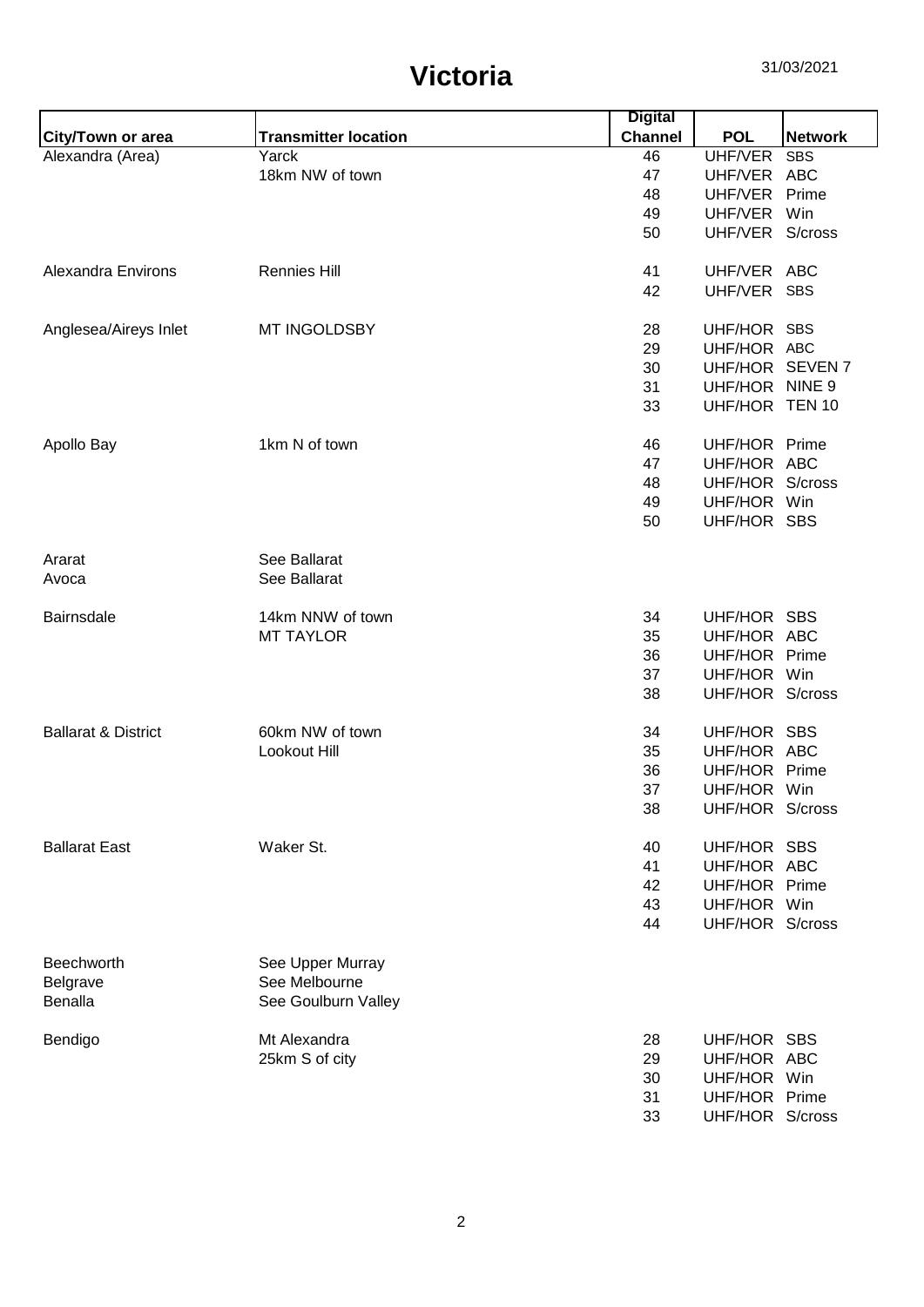|                    |                             | <b>Digital</b> |                 |                |
|--------------------|-----------------------------|----------------|-----------------|----------------|
| City/Town or area  | <b>Transmitter location</b> | <b>Channel</b> | <b>POL</b>      | <b>Network</b> |
| <b>Birchip</b>     | Watson & Johnson St.        | 40             | UHF/VER         | <b>SBS</b>     |
|                    |                             | 41             | UHF/VER         | <b>ABC</b>     |
|                    |                             | 42             | UHF/VER         | Prime          |
|                    |                             | 43             | UHF/VER         | Win            |
|                    |                             | 44             | UHF/VER S/cross |                |
| <b>Bonnie Doon</b> | 1.5km NE of town            | 29             | UHF/VER SBS     |                |
|                    |                             | 30             | UHF/VER         | S/cross        |
|                    |                             | 31             | UHF/VER         | Win            |
|                    |                             | 32             | UHF/VER ABC     |                |
|                    |                             | 33             | UHF/VER         | Prime          |
| <b>Boolarra</b>    | 1km NW of town              | 46             | UHF/VER Prime   |                |
|                    |                             | 47             | UHF/VER         | S/cross        |
|                    |                             | 49             | UHF/VER         | <b>ABC</b>     |
|                    |                             | 50             | UHF/VER         | Win            |
|                    |                             | 51             | UHF/VER SBS     |                |
| Bridgewood         | See Bendigo                 |                |                 |                |
| <b>Bright</b>      | 1.5km NE of town            | 28             | UHF/HOR         | <b>SBS</b>     |
|                    | Apex L/O                    | 29             | UHF/HOR Prime   |                |
|                    |                             | 30             | UHF/HOR Win     |                |
|                    |                             | 31             | UHF/HOR ABC     |                |
|                    |                             | 32             | UHF/HOR S/cross |                |
| <b>Broadford</b>   | <b>MT HICKEY</b>            | 46             | UHF/VER         | <b>SBS</b>     |
|                    |                             | 47             | UHF/VER         | <b>ABC</b>     |
|                    |                             | 48             | UHF/VER         | Prime          |
|                    |                             | 49             | UHF/VER         | Win            |
|                    |                             | 50             | UHF/VER S/cross |                |
|                    |                             |                |                 |                |
| <b>Bruthen</b>     | Jennings Hill               | 46             | UHF/HOR SBS     |                |
|                    | 4km SE of town              | 47             | UHF/HOR ABC     |                |
| <b>Cann River</b>  | 14km W of town              | 46             | UHF/HOR SBS     |                |
|                    | <b>DONALD KNOB</b>          | 47             | UHF/HOR ABC     |                |
|                    |                             | 48             | UHF/HOR Win     |                |
|                    |                             | 49             | UHF/HOR Prime   |                |
|                    |                             | 50             | UHF/HOR S/cross |                |
| Casterton          | 2km N of town               | 41             | UHF/HOR ABC     |                |
|                    | Seeleys Hill                | 42             | UHF/HOR Prime   |                |
|                    |                             | 43             | UHF/HOR Win     |                |
|                    |                             | 44             | UHF/HOR S/cross |                |
|                    |                             | 45             | UHF/HOR SBS     |                |
| Castlemain         | See Bendigo                 |                |                 |                |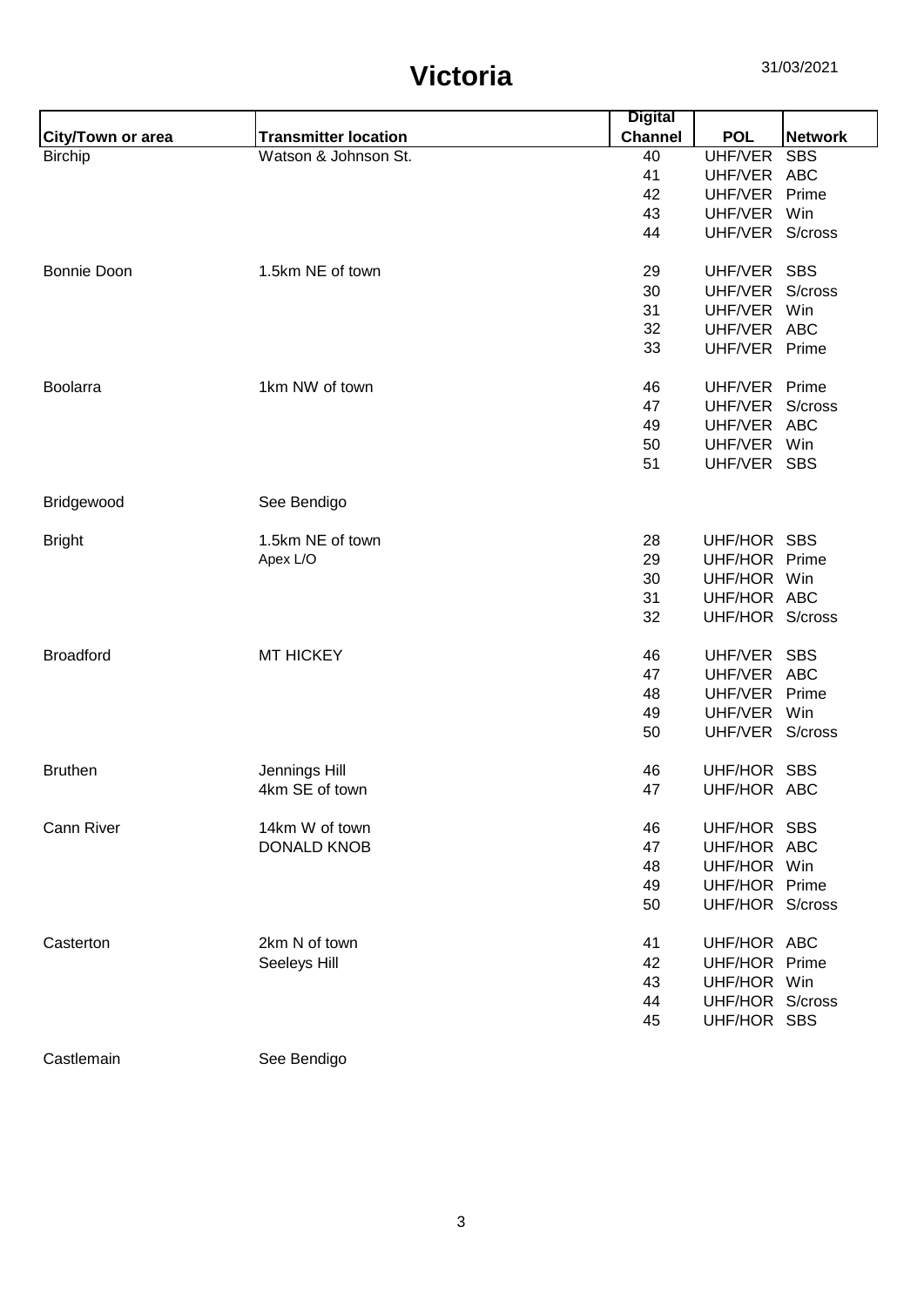|                          |                                       | <b>Digital</b> |                 |                |
|--------------------------|---------------------------------------|----------------|-----------------|----------------|
| <b>City/Town or area</b> | <b>Transmitter location</b>           | <b>Channel</b> | <b>POL</b>      | <b>Network</b> |
| Charlton                 | Veiw St Water tank                    | 40             | UHF/VER         | <b>SBS</b>     |
|                          |                                       | 41             | UHF/VER ABC     |                |
|                          |                                       | 42             | UHF/VER Prime   |                |
|                          |                                       | 43             | UHF/VER Win     |                |
|                          |                                       | 44             | UHF/VER S/cross |                |
| Churchill                | Mills Trig                            | 46             | UHF/HOR Prime   |                |
|                          | 4km E of town                         | 47             | UHF/HOR S/cross |                |
|                          |                                       | 49             | UHF/HOR ABC     |                |
|                          |                                       | 50             | UHF/HOR Win     |                |
|                          |                                       | 51             | UHF/HOR SBS     |                |
| Clunes                   | See Ballarat                          |                |                 |                |
| Cobden                   | 10km NE of town                       | 40             | UHF/VER SBS     |                |
|                          |                                       | 41             | UHF/VER ABC     |                |
|                          |                                       | 42             | UHF/VER Prime   |                |
|                          |                                       | 43             | UHF/VER Win     |                |
|                          |                                       | 44             | UHF/VER S/cross |                |
| Cobram                   | See Goulburn Valley                   |                |                 |                |
| Cohuna                   | Roney's Weinberg St                   | 40             | UHF/VER SBS     |                |
|                          |                                       | 41             | UHF/VER ABC     |                |
|                          |                                       | 42             | UHF/VER         | Prime          |
|                          |                                       | 43             | UHF/VER         | Win            |
|                          |                                       | 44             | UHF/VER S/cross |                |
| Colac                    | 15km NNW of town                      | 47             | UHF/VER ABC     |                |
|                          |                                       | 48             | UHF/VER         | Win            |
|                          |                                       | 49             | UHF/VER SBS     |                |
|                          |                                       | 50             | UHF/VER S/cross |                |
|                          |                                       | 51             | UHF/VER Prime   |                |
| Coleraine                | 2km E of town<br>See Western Victoria | 47             | UHF/HOR ABC     |                |
| Corryong                 | Mt Elliot                             | 34             | UHF/VER S/cross |                |
|                          | 7km E of town                         | 35             | UHF/VER         | <b>SBS</b>     |
|                          |                                       | 36             | UHF/VER ABC     |                |
|                          |                                       | 37             | UHF/VER Prime   |                |
|                          |                                       | 38             | UHF/VER Win     |                |
| Daylesford               | See Ballarat                          |                |                 |                |
| Dunkeld                  | See Ballarat &                        |                |                 |                |
| Echuca                   | See Bendigo                           |                |                 |                |
| Eildon                   | 7km SW of town                        | 34             | UHF/VER ABC     |                |
|                          | Wightmans Hill                        | 35             | UHF/VER Prime   |                |
|                          |                                       | 36             | UHF/VER Win     |                |
|                          |                                       | 37             | UHF/VER SBS     |                |
|                          |                                       | 38             | UHF/VER S/cross |                |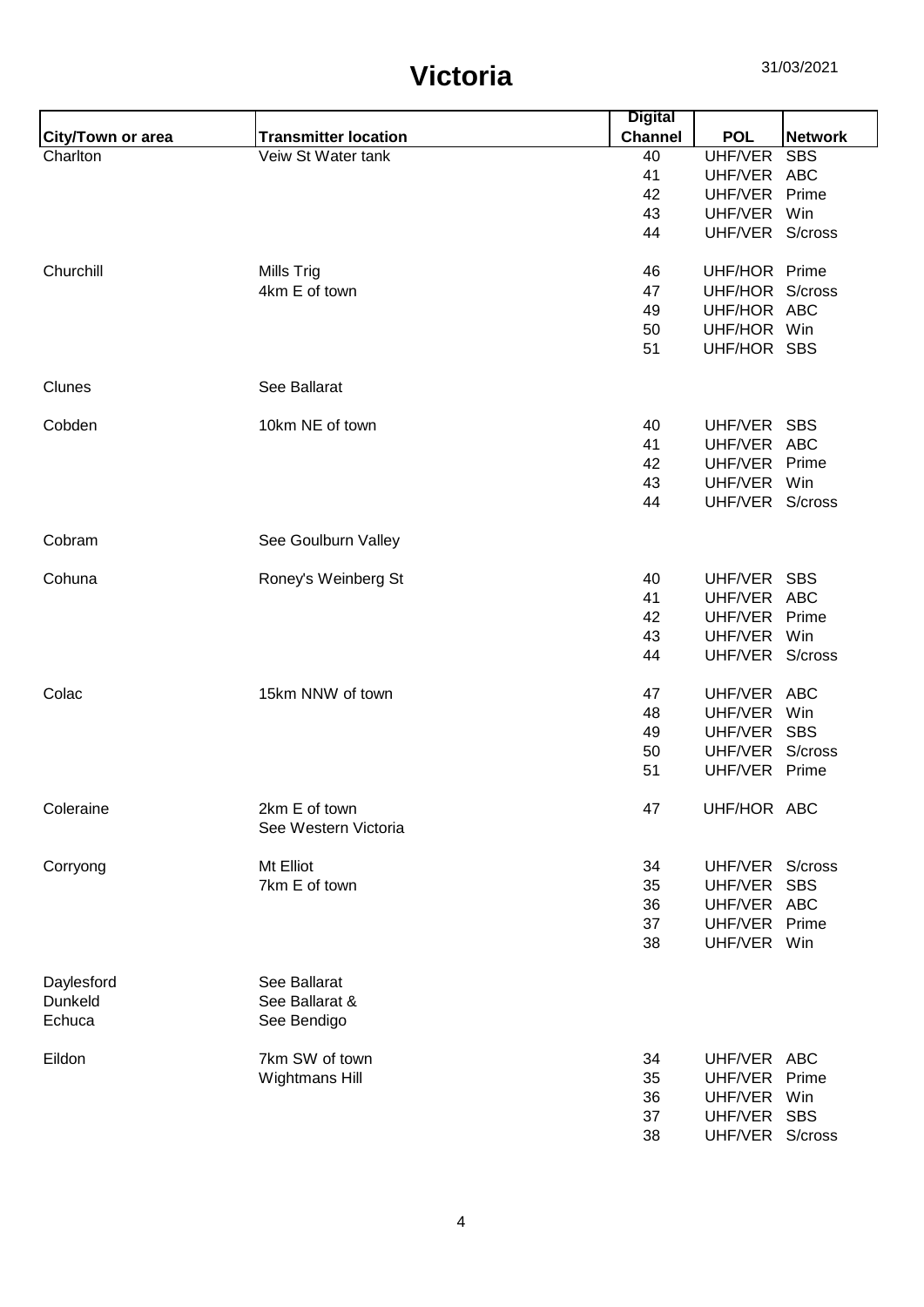| <b>Channel</b><br><b>Transmitter location</b><br><b>POL</b><br><b>Network</b><br>City/Town or area<br>Eildon Town<br>UHF/HOR ABC<br>1km W of town<br>41<br>42<br>UHF/HOR SBS<br>Dog Hill<br><b>Falls Creek</b><br>Gebis Ski Hire<br>UHF/VER SBS<br>40<br>41<br>UHF/VER ABC<br>UHF/VER Prime<br>42<br>43<br>UHF/VER Win<br>UHF/VER S/cross<br>44<br><b>Ferntree Gully</b><br><b>Bruce Crescent</b><br>40<br>UHF/HOR SBS<br>41<br>UHF/HOR SEVEN 7<br>43<br>UHF/HOR ABC<br>UHF/HOR NINE 9<br>44<br>UHF/HOR TEN 10<br>45<br>5km NW of town<br>UHF/HOR SBS<br>Foster<br>40<br>UHF/HOR ABC<br>41<br>UHF/HOR<br>S/cross<br>43<br>UHF/HOR Win<br>44<br>UHF/HOR Prime<br>45<br>UHF/HOR Prime<br>Geelong (Newtown)<br>46<br>Montpellier Service Basin<br>UHF/HOR Win<br>Highton<br>47<br>UHF/HOR S/cross<br>48<br>Also See Melbourne<br>UHF/HOR ABC<br>49<br>UHF/HOR SBS<br>50<br>8km NW of town<br>Geneo<br>35<br>UHF/VER SBS<br><b>MARAMINGO HILL</b><br>36<br>UHF/VER ABC<br>UHF/VER Win<br>37<br>UHF/VER S/cross<br>38<br>39<br>UHF/VER Prime<br>See Melbourne<br>Gisborne<br><b>Goulburn Valley</b><br>Mt Major<br>34<br>UHF/HOR Prime<br>26km E of town<br>UHF/HOR Win<br>35<br>UHF/HOR SBS<br>36<br>UHF/HOR ABC<br>37<br>38<br>UHF/HOR S/cross<br>Mt William<br>UHF/HOR SBS<br><b>Halls Gap</b><br>46<br>17km SSE of town<br>UHF/HOR ABC<br>47<br>UHF/HOR Prime<br>48<br>UHF/HOR Win<br>49<br>UHF/HOR S/cross<br>50<br>Lakeside Tourist Park<br><b>ABC</b><br>Halls Gap (Lakeside TP)<br>28<br><b>SBS</b><br>29<br>30<br>Cent 7<br>31<br>Imp 9 |  | <b>Digital</b> |         |  |
|---------------------------------------------------------------------------------------------------------------------------------------------------------------------------------------------------------------------------------------------------------------------------------------------------------------------------------------------------------------------------------------------------------------------------------------------------------------------------------------------------------------------------------------------------------------------------------------------------------------------------------------------------------------------------------------------------------------------------------------------------------------------------------------------------------------------------------------------------------------------------------------------------------------------------------------------------------------------------------------------------------------------------------------------------------------------------------------------------------------------------------------------------------------------------------------------------------------------------------------------------------------------------------------------------------------------------------------------------------------------------------------------------------------------------------------------------------------------------------------------------------------------------------------------|--|----------------|---------|--|
|                                                                                                                                                                                                                                                                                                                                                                                                                                                                                                                                                                                                                                                                                                                                                                                                                                                                                                                                                                                                                                                                                                                                                                                                                                                                                                                                                                                                                                                                                                                                             |  |                |         |  |
|                                                                                                                                                                                                                                                                                                                                                                                                                                                                                                                                                                                                                                                                                                                                                                                                                                                                                                                                                                                                                                                                                                                                                                                                                                                                                                                                                                                                                                                                                                                                             |  |                |         |  |
|                                                                                                                                                                                                                                                                                                                                                                                                                                                                                                                                                                                                                                                                                                                                                                                                                                                                                                                                                                                                                                                                                                                                                                                                                                                                                                                                                                                                                                                                                                                                             |  |                |         |  |
|                                                                                                                                                                                                                                                                                                                                                                                                                                                                                                                                                                                                                                                                                                                                                                                                                                                                                                                                                                                                                                                                                                                                                                                                                                                                                                                                                                                                                                                                                                                                             |  |                |         |  |
|                                                                                                                                                                                                                                                                                                                                                                                                                                                                                                                                                                                                                                                                                                                                                                                                                                                                                                                                                                                                                                                                                                                                                                                                                                                                                                                                                                                                                                                                                                                                             |  |                |         |  |
|                                                                                                                                                                                                                                                                                                                                                                                                                                                                                                                                                                                                                                                                                                                                                                                                                                                                                                                                                                                                                                                                                                                                                                                                                                                                                                                                                                                                                                                                                                                                             |  |                |         |  |
|                                                                                                                                                                                                                                                                                                                                                                                                                                                                                                                                                                                                                                                                                                                                                                                                                                                                                                                                                                                                                                                                                                                                                                                                                                                                                                                                                                                                                                                                                                                                             |  |                |         |  |
|                                                                                                                                                                                                                                                                                                                                                                                                                                                                                                                                                                                                                                                                                                                                                                                                                                                                                                                                                                                                                                                                                                                                                                                                                                                                                                                                                                                                                                                                                                                                             |  |                |         |  |
|                                                                                                                                                                                                                                                                                                                                                                                                                                                                                                                                                                                                                                                                                                                                                                                                                                                                                                                                                                                                                                                                                                                                                                                                                                                                                                                                                                                                                                                                                                                                             |  |                |         |  |
|                                                                                                                                                                                                                                                                                                                                                                                                                                                                                                                                                                                                                                                                                                                                                                                                                                                                                                                                                                                                                                                                                                                                                                                                                                                                                                                                                                                                                                                                                                                                             |  |                |         |  |
|                                                                                                                                                                                                                                                                                                                                                                                                                                                                                                                                                                                                                                                                                                                                                                                                                                                                                                                                                                                                                                                                                                                                                                                                                                                                                                                                                                                                                                                                                                                                             |  |                |         |  |
|                                                                                                                                                                                                                                                                                                                                                                                                                                                                                                                                                                                                                                                                                                                                                                                                                                                                                                                                                                                                                                                                                                                                                                                                                                                                                                                                                                                                                                                                                                                                             |  |                |         |  |
|                                                                                                                                                                                                                                                                                                                                                                                                                                                                                                                                                                                                                                                                                                                                                                                                                                                                                                                                                                                                                                                                                                                                                                                                                                                                                                                                                                                                                                                                                                                                             |  |                |         |  |
|                                                                                                                                                                                                                                                                                                                                                                                                                                                                                                                                                                                                                                                                                                                                                                                                                                                                                                                                                                                                                                                                                                                                                                                                                                                                                                                                                                                                                                                                                                                                             |  |                |         |  |
|                                                                                                                                                                                                                                                                                                                                                                                                                                                                                                                                                                                                                                                                                                                                                                                                                                                                                                                                                                                                                                                                                                                                                                                                                                                                                                                                                                                                                                                                                                                                             |  |                |         |  |
|                                                                                                                                                                                                                                                                                                                                                                                                                                                                                                                                                                                                                                                                                                                                                                                                                                                                                                                                                                                                                                                                                                                                                                                                                                                                                                                                                                                                                                                                                                                                             |  |                |         |  |
|                                                                                                                                                                                                                                                                                                                                                                                                                                                                                                                                                                                                                                                                                                                                                                                                                                                                                                                                                                                                                                                                                                                                                                                                                                                                                                                                                                                                                                                                                                                                             |  |                |         |  |
|                                                                                                                                                                                                                                                                                                                                                                                                                                                                                                                                                                                                                                                                                                                                                                                                                                                                                                                                                                                                                                                                                                                                                                                                                                                                                                                                                                                                                                                                                                                                             |  |                |         |  |
|                                                                                                                                                                                                                                                                                                                                                                                                                                                                                                                                                                                                                                                                                                                                                                                                                                                                                                                                                                                                                                                                                                                                                                                                                                                                                                                                                                                                                                                                                                                                             |  |                |         |  |
|                                                                                                                                                                                                                                                                                                                                                                                                                                                                                                                                                                                                                                                                                                                                                                                                                                                                                                                                                                                                                                                                                                                                                                                                                                                                                                                                                                                                                                                                                                                                             |  |                |         |  |
|                                                                                                                                                                                                                                                                                                                                                                                                                                                                                                                                                                                                                                                                                                                                                                                                                                                                                                                                                                                                                                                                                                                                                                                                                                                                                                                                                                                                                                                                                                                                             |  |                |         |  |
|                                                                                                                                                                                                                                                                                                                                                                                                                                                                                                                                                                                                                                                                                                                                                                                                                                                                                                                                                                                                                                                                                                                                                                                                                                                                                                                                                                                                                                                                                                                                             |  |                |         |  |
|                                                                                                                                                                                                                                                                                                                                                                                                                                                                                                                                                                                                                                                                                                                                                                                                                                                                                                                                                                                                                                                                                                                                                                                                                                                                                                                                                                                                                                                                                                                                             |  |                |         |  |
|                                                                                                                                                                                                                                                                                                                                                                                                                                                                                                                                                                                                                                                                                                                                                                                                                                                                                                                                                                                                                                                                                                                                                                                                                                                                                                                                                                                                                                                                                                                                             |  |                |         |  |
|                                                                                                                                                                                                                                                                                                                                                                                                                                                                                                                                                                                                                                                                                                                                                                                                                                                                                                                                                                                                                                                                                                                                                                                                                                                                                                                                                                                                                                                                                                                                             |  |                |         |  |
|                                                                                                                                                                                                                                                                                                                                                                                                                                                                                                                                                                                                                                                                                                                                                                                                                                                                                                                                                                                                                                                                                                                                                                                                                                                                                                                                                                                                                                                                                                                                             |  |                |         |  |
|                                                                                                                                                                                                                                                                                                                                                                                                                                                                                                                                                                                                                                                                                                                                                                                                                                                                                                                                                                                                                                                                                                                                                                                                                                                                                                                                                                                                                                                                                                                                             |  |                |         |  |
|                                                                                                                                                                                                                                                                                                                                                                                                                                                                                                                                                                                                                                                                                                                                                                                                                                                                                                                                                                                                                                                                                                                                                                                                                                                                                                                                                                                                                                                                                                                                             |  |                |         |  |
|                                                                                                                                                                                                                                                                                                                                                                                                                                                                                                                                                                                                                                                                                                                                                                                                                                                                                                                                                                                                                                                                                                                                                                                                                                                                                                                                                                                                                                                                                                                                             |  |                |         |  |
|                                                                                                                                                                                                                                                                                                                                                                                                                                                                                                                                                                                                                                                                                                                                                                                                                                                                                                                                                                                                                                                                                                                                                                                                                                                                                                                                                                                                                                                                                                                                             |  |                |         |  |
|                                                                                                                                                                                                                                                                                                                                                                                                                                                                                                                                                                                                                                                                                                                                                                                                                                                                                                                                                                                                                                                                                                                                                                                                                                                                                                                                                                                                                                                                                                                                             |  |                |         |  |
|                                                                                                                                                                                                                                                                                                                                                                                                                                                                                                                                                                                                                                                                                                                                                                                                                                                                                                                                                                                                                                                                                                                                                                                                                                                                                                                                                                                                                                                                                                                                             |  |                |         |  |
|                                                                                                                                                                                                                                                                                                                                                                                                                                                                                                                                                                                                                                                                                                                                                                                                                                                                                                                                                                                                                                                                                                                                                                                                                                                                                                                                                                                                                                                                                                                                             |  |                |         |  |
|                                                                                                                                                                                                                                                                                                                                                                                                                                                                                                                                                                                                                                                                                                                                                                                                                                                                                                                                                                                                                                                                                                                                                                                                                                                                                                                                                                                                                                                                                                                                             |  |                |         |  |
|                                                                                                                                                                                                                                                                                                                                                                                                                                                                                                                                                                                                                                                                                                                                                                                                                                                                                                                                                                                                                                                                                                                                                                                                                                                                                                                                                                                                                                                                                                                                             |  |                |         |  |
|                                                                                                                                                                                                                                                                                                                                                                                                                                                                                                                                                                                                                                                                                                                                                                                                                                                                                                                                                                                                                                                                                                                                                                                                                                                                                                                                                                                                                                                                                                                                             |  |                |         |  |
|                                                                                                                                                                                                                                                                                                                                                                                                                                                                                                                                                                                                                                                                                                                                                                                                                                                                                                                                                                                                                                                                                                                                                                                                                                                                                                                                                                                                                                                                                                                                             |  |                |         |  |
|                                                                                                                                                                                                                                                                                                                                                                                                                                                                                                                                                                                                                                                                                                                                                                                                                                                                                                                                                                                                                                                                                                                                                                                                                                                                                                                                                                                                                                                                                                                                             |  |                |         |  |
|                                                                                                                                                                                                                                                                                                                                                                                                                                                                                                                                                                                                                                                                                                                                                                                                                                                                                                                                                                                                                                                                                                                                                                                                                                                                                                                                                                                                                                                                                                                                             |  |                |         |  |
|                                                                                                                                                                                                                                                                                                                                                                                                                                                                                                                                                                                                                                                                                                                                                                                                                                                                                                                                                                                                                                                                                                                                                                                                                                                                                                                                                                                                                                                                                                                                             |  |                |         |  |
|                                                                                                                                                                                                                                                                                                                                                                                                                                                                                                                                                                                                                                                                                                                                                                                                                                                                                                                                                                                                                                                                                                                                                                                                                                                                                                                                                                                                                                                                                                                                             |  |                |         |  |
|                                                                                                                                                                                                                                                                                                                                                                                                                                                                                                                                                                                                                                                                                                                                                                                                                                                                                                                                                                                                                                                                                                                                                                                                                                                                                                                                                                                                                                                                                                                                             |  |                |         |  |
|                                                                                                                                                                                                                                                                                                                                                                                                                                                                                                                                                                                                                                                                                                                                                                                                                                                                                                                                                                                                                                                                                                                                                                                                                                                                                                                                                                                                                                                                                                                                             |  |                |         |  |
|                                                                                                                                                                                                                                                                                                                                                                                                                                                                                                                                                                                                                                                                                                                                                                                                                                                                                                                                                                                                                                                                                                                                                                                                                                                                                                                                                                                                                                                                                                                                             |  |                |         |  |
|                                                                                                                                                                                                                                                                                                                                                                                                                                                                                                                                                                                                                                                                                                                                                                                                                                                                                                                                                                                                                                                                                                                                                                                                                                                                                                                                                                                                                                                                                                                                             |  |                |         |  |
|                                                                                                                                                                                                                                                                                                                                                                                                                                                                                                                                                                                                                                                                                                                                                                                                                                                                                                                                                                                                                                                                                                                                                                                                                                                                                                                                                                                                                                                                                                                                             |  |                |         |  |
|                                                                                                                                                                                                                                                                                                                                                                                                                                                                                                                                                                                                                                                                                                                                                                                                                                                                                                                                                                                                                                                                                                                                                                                                                                                                                                                                                                                                                                                                                                                                             |  |                |         |  |
|                                                                                                                                                                                                                                                                                                                                                                                                                                                                                                                                                                                                                                                                                                                                                                                                                                                                                                                                                                                                                                                                                                                                                                                                                                                                                                                                                                                                                                                                                                                                             |  |                |         |  |
|                                                                                                                                                                                                                                                                                                                                                                                                                                                                                                                                                                                                                                                                                                                                                                                                                                                                                                                                                                                                                                                                                                                                                                                                                                                                                                                                                                                                                                                                                                                                             |  | 32             | Cent 10 |  |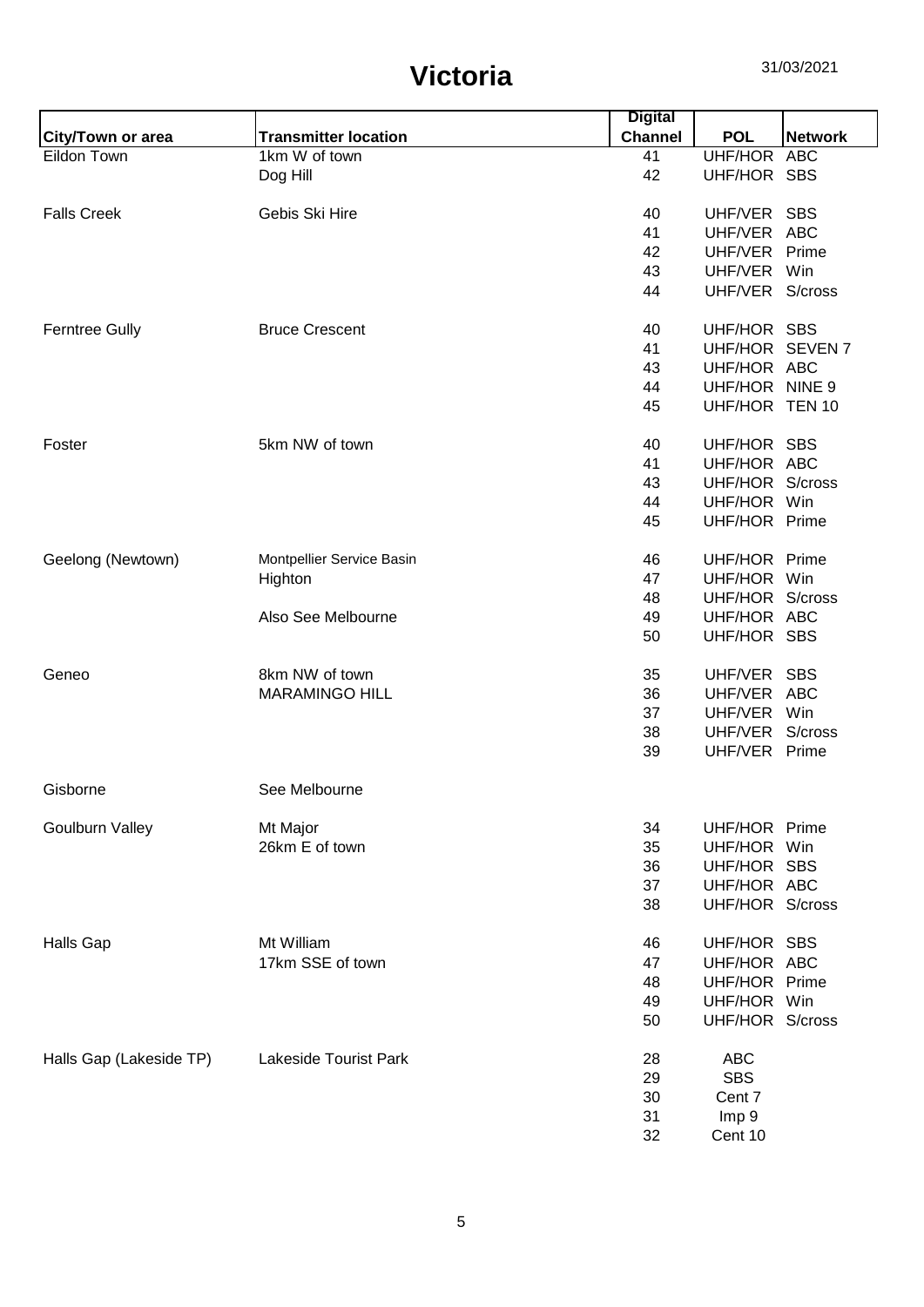|                          |                              | <b>Digital</b> |                 |                    |
|--------------------------|------------------------------|----------------|-----------------|--------------------|
| <b>City/Town or area</b> | <b>Transmitter location</b>  | <b>Channel</b> | <b>POL</b>      | <b>Network</b>     |
| Hamilton                 | See Western Victoria         |                |                 |                    |
|                          |                              |                |                 |                    |
| Harrietville             | <b>Cavalier Spur</b>         | 46             | UHF/HOR SBS     |                    |
|                          |                              | 47             | UHF/HOR ABC     |                    |
|                          |                              | 48             | UHF/HOR Prime   |                    |
|                          |                              | 49             | UHF/HOR Win     |                    |
|                          |                              | 50             | UHF/HOR S/cross |                    |
| Healesville              | 10 km N of Healesville       | 34             | UHF/VER SBS     |                    |
|                          | <b>MT ST LEONARD</b>         | 35             | UHF/VER         | ABC                |
|                          |                              | 36             | UHF/VER         | Seven <sub>7</sub> |
|                          |                              | 37             | UHF/VER         | Nine 9             |
|                          |                              | 38             | UHF/VER         | Ten 10             |
|                          |                              |                |                 |                    |
| Hopetoun                 | <b>Grain Silo Garrard St</b> | 28             | UHF/VER Prime   |                    |
|                          |                              | 29             | UHF/VER         | S/cross            |
|                          |                              | 30             | UHF/VER         | Win                |
|                          |                              | 31             | UHF/VER         | <b>SBS</b>         |
|                          |                              |                |                 |                    |
| Hopetoun-Beulah          | 15km SW of town              | 33             | UHF/VER ABC     |                    |
| Horsham                  | <b>MT Arapiles</b>           | 40             | UHF/HOR SBS     |                    |
|                          | 32km W of city               | 41             | UHF/HOR ABC     |                    |
|                          |                              | 42             | UHF/HOR         | Prime              |
|                          |                              | 43             | UHF/HOR Win     |                    |
|                          |                              | 44             | UHF/HOR S/cross |                    |
|                          |                              |                |                 |                    |
| Howqua                   | Caravan Park                 | 34             | UHF/VER         | Win                |
|                          | 1km S of town                | 35             | UHF/VER         | <b>SBS</b>         |
|                          |                              | 36             | UHF/VER         | <b>ABC</b>         |
|                          |                              | 37             | UHF/VER         | Prime              |
|                          |                              | 38             | UHF/VER S/cross |                    |
| <b>Hunters Knob</b>      | <b>HUNTERS HILL</b>          | 41             | UHF/VER S/cross |                    |
|                          |                              | 43             | UHF/VER         | Prime              |
|                          |                              | 45             | UHF/VER Win     |                    |
|                          |                              |                |                 |                    |
| Inverloch                | Bayview Ave.                 | 46             | UHF/VER         | Prime              |
|                          |                              | 47             | UHF/VER         | Win                |
|                          |                              | 48             | UHF/VER         | S/cross            |
|                          |                              | 49             | UHF/VER         | <b>ABC</b>         |
|                          |                              | 50             | UHF/VER         | <b>SBS</b>         |
|                          |                              |                |                 |                    |
| Jingelic                 | See Walwa                    |                |                 |                    |
| Jeeralong/Yinnar South   | McFarlanes Rd                | 46             | UHF/VER         | Prime              |
|                          |                              | 47             | UHF/VER         | S/cross            |
|                          |                              | 49             | UHF/VER ABC     |                    |
|                          |                              | 50             | UHF/VER         | Win                |
|                          |                              | 51             | UHF/VER SBS     |                    |
|                          |                              |                |                 |                    |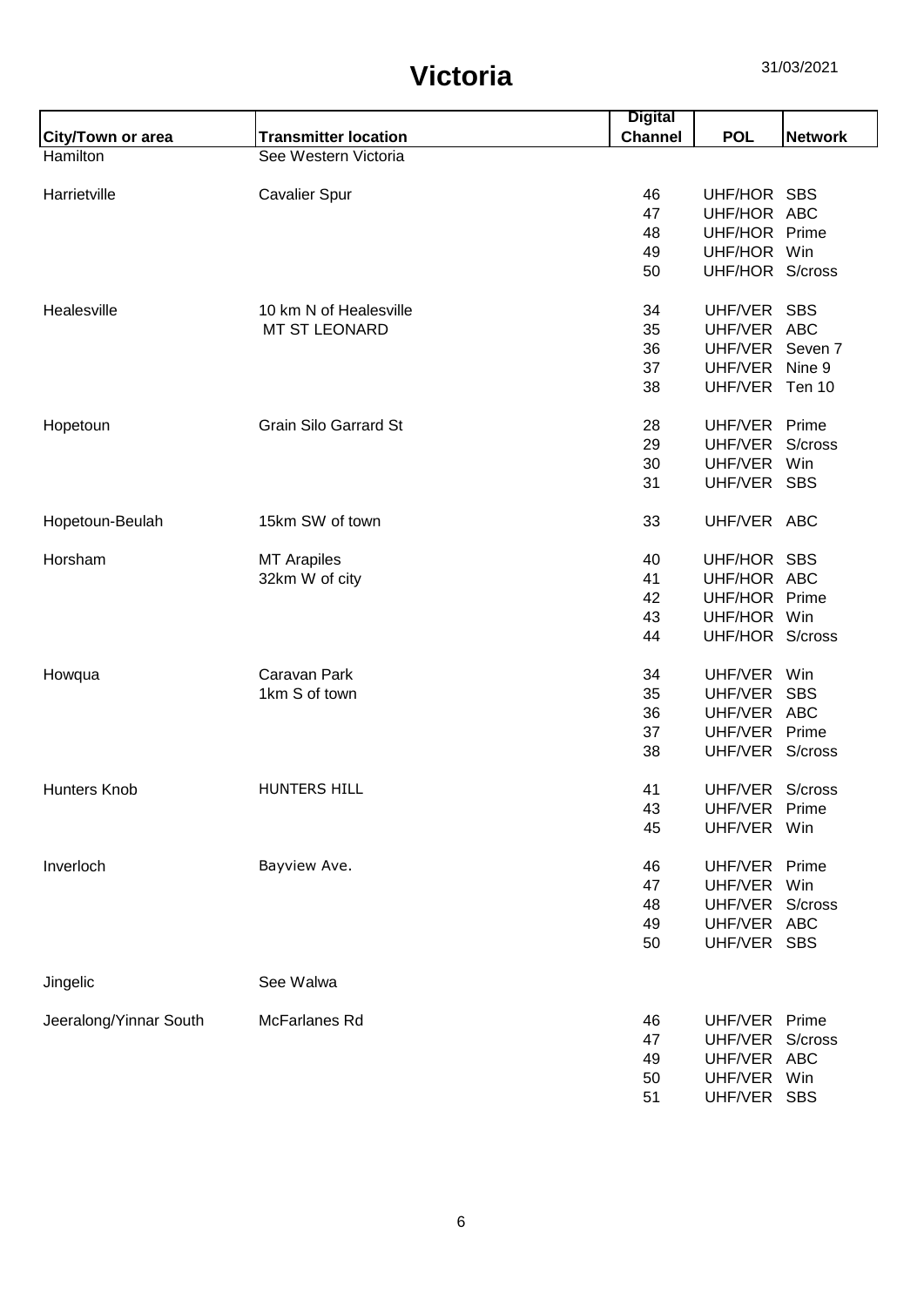|                   |                             | <b>Digital</b> |                 |                |
|-------------------|-----------------------------|----------------|-----------------|----------------|
| City/Town or area | <b>Transmitter location</b> | <b>Channel</b> | <b>POL</b>      | <b>Network</b> |
| Kiewa             | 5km NE of town              | 40             | UHF/VER         | <b>SBS</b>     |
|                   | <b>Hill 030</b>             | 41             | UHF/VER ABC     |                |
|                   |                             | 42             | UHF/VER Win     |                |
|                   |                             | 43             | UHF/VER         | S/cross        |
|                   |                             | 44             | UHF/VER Prime   |                |
| Kiewa Valley      | 9km SSE of                  | 37             | UHF/HOR Win     |                |
|                   | Mt Beauty                   | 38             | UHF/HOR S/cross |                |
|                   |                             | 39             | UHF/HOR Prime   |                |
| Koondrook/Barham  | Penglase Street             | 46             | UHF/VER SBS     |                |
|                   |                             | 47             | UHF/VER ABC     |                |
|                   |                             | 48             | UHF/VER         | Prime          |
|                   |                             | 49             | UHF/VER         | Win            |
|                   |                             | 50             | UHF/VER S/cross |                |
| Lakes Entrance    | 1km W of town               | 46             | UHF/HOR SBS     |                |
|                   | Ocean Road                  | 47             | UHF/HOR ABC     |                |
|                   |                             | 48             | UHF/HOR Prime   |                |
|                   |                             | 49             | UHF/HOR Win     |                |
|                   |                             | 50             | UHF/HOR S/cross |                |
| Latrobe Valley    | Mt Tassie                   | 28             | UHF/HOR S/cross |                |
|                   | 20km S of Traralgon         | 29             | UHF/HOR ABC     |                |
|                   |                             | 30             | UHF/HOR SBS     |                |
|                   |                             | 31             | UHF/HOR Win     |                |
|                   |                             | 33             | UHF/HOR Prime   |                |
| Learmonth ???     | <b>Brown Hill</b>           | 46             | UHF/HOR SBS     |                |
|                   |                             | 47             | UHF/HOR ABC     |                |
|                   |                             | 48             | UHF/HOR Prime   |                |
|                   |                             | 49             | UHF/HOR Win     |                |
|                   |                             | 50             | UHF/HOR S/cross |                |
| Lorne             | 62 George Street            | 34             | UHF/HOR SBS     |                |
|                   |                             | 35             | UHF/HOR ABC     |                |
|                   |                             | 36             | UHF/HOR Prime   |                |
|                   |                             | 37             | UHF/HOR Win     |                |
|                   |                             | 38             | UHF/HOR S/cross |                |
| Macarthur         | See Western Victoria        |                |                 |                |
| Maffra            | See Latrobe Valley          |                |                 |                |
| Mallacoota        | 1km N of town               | 46             | UHF/VER SBS     |                |
|                   | Mirabooka Hill              | 47             | UHF/VER ABC     |                |
|                   |                             | 48             | UHF/VER         | Prime          |
|                   |                             | 49             | UHF/VER Win     |                |
|                   |                             | 50             | UHF/VER S/cross |                |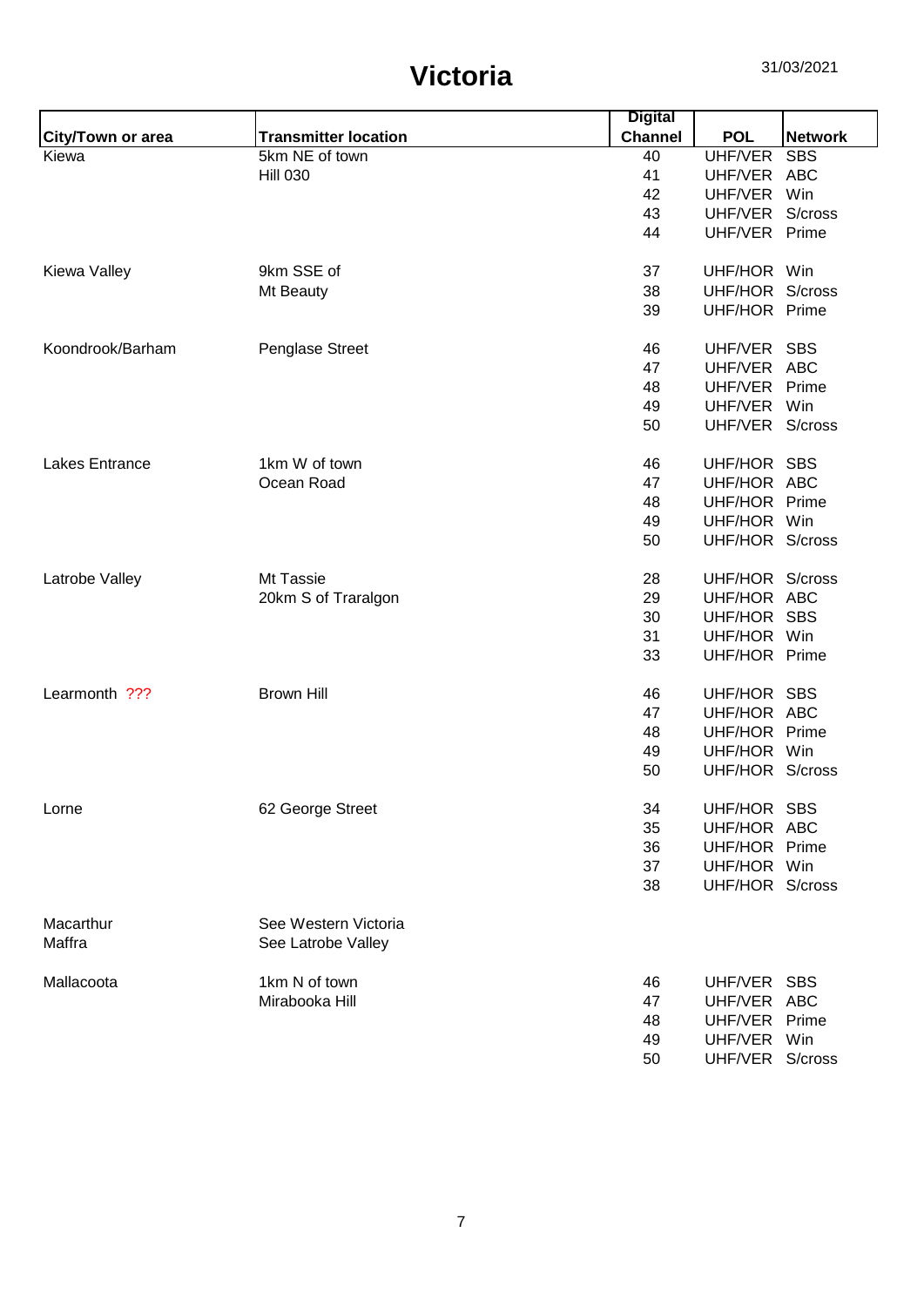|                          |                                      | <b>Digital</b> |                 |                   |
|--------------------------|--------------------------------------|----------------|-----------------|-------------------|
| <b>City/Town or area</b> | <b>Transmitter location</b>          | <b>Channel</b> | <b>POL</b>      | <b>Network</b>    |
| Mansfield                | The Paps                             | 46             | UHF/HOR SBS     |                   |
|                          | 10km NNW of town                     | 47             | UHF/HOR ABC     |                   |
|                          |                                      | 48             | UHF/HOR Prime   |                   |
|                          |                                      | 49             | UHF/HOR Win     |                   |
|                          |                                      | 50             | UHF/HOR S/cross |                   |
| Maryborough              | See Ballarat & Bendigo               |                |                 |                   |
| Marysville               | 2km W of town                        | 34             | UHF/HOR SBS     |                   |
|                          |                                      | 35             | UHF/HOR ABC     |                   |
|                          |                                      | 36             | UHF/HOR SEVEN 7 |                   |
|                          |                                      | 37             | UHF/HOR NINE 9  |                   |
|                          |                                      | 38             | UHF/HOR TEN 10  |                   |
| Melbourne                | Mt Dandenong                         | 6              | VHF/HOR SEVEN 7 |                   |
|                          | 35km E of city                       | $\overline{7}$ | VHF/HOR SBS     |                   |
|                          |                                      | 8              | VHF/HOR NINE 9  |                   |
|                          |                                      | 11             | VHF/HOR TEN 10  |                   |
|                          |                                      | 12             | VHF/HOR ABC     |                   |
|                          |                                      | 32             |                 | UHF/HOR Community |
| Melbourne Inner Suburbs  | 600 Bourke St.                       | 40             | UHF/VER SBS     |                   |
|                          |                                      | 41             | UHF/VER         | <b>SEVEN7</b>     |
|                          |                                      | 43             | UHF/VER ABC     |                   |
|                          |                                      | 44             | UHF/VER NINE 9  |                   |
|                          |                                      | 45             | UHF/VER TEN 10  |                   |
| Melbourne                | <b>Ferntree Gully</b>                |                |                 |                   |
| Also see                 | Marysville                           |                |                 |                   |
|                          | Rosebud                              |                |                 |                   |
|                          | Safety Beach                         |                |                 |                   |
|                          | Selby                                |                |                 |                   |
|                          | South Yarra                          |                |                 |                   |
|                          | Upwey                                |                |                 |                   |
|                          | Warburton                            |                |                 |                   |
| Mildura                  | Yatpool                              | 6              | VHF/HOR Prime   |                   |
|                          | 31km S city                          | $\overline{7}$ | VHF/HOR Win     |                   |
|                          |                                      | 8              | VHF/HOR SBS     |                   |
|                          |                                      | 10             | VHF/HOR S/cross |                   |
|                          |                                      | 11             | VHF/HOR ABC     |                   |
| Mitta Mitta              | The sugarloaf. 3km nw of Mitta Mitta | 46             | UHF/HOR SBS     |                   |
|                          |                                      | 47             | UHF/HOR ABC     |                   |
|                          |                                      | 48             | UHF/HOR Prime   |                   |
|                          |                                      | 49             | UHF/HOR Win     |                   |
|                          |                                      | 50             | UHF/HOR S/cross |                   |
| Moe                      | See Latrobe Valley                   |                |                 |                   |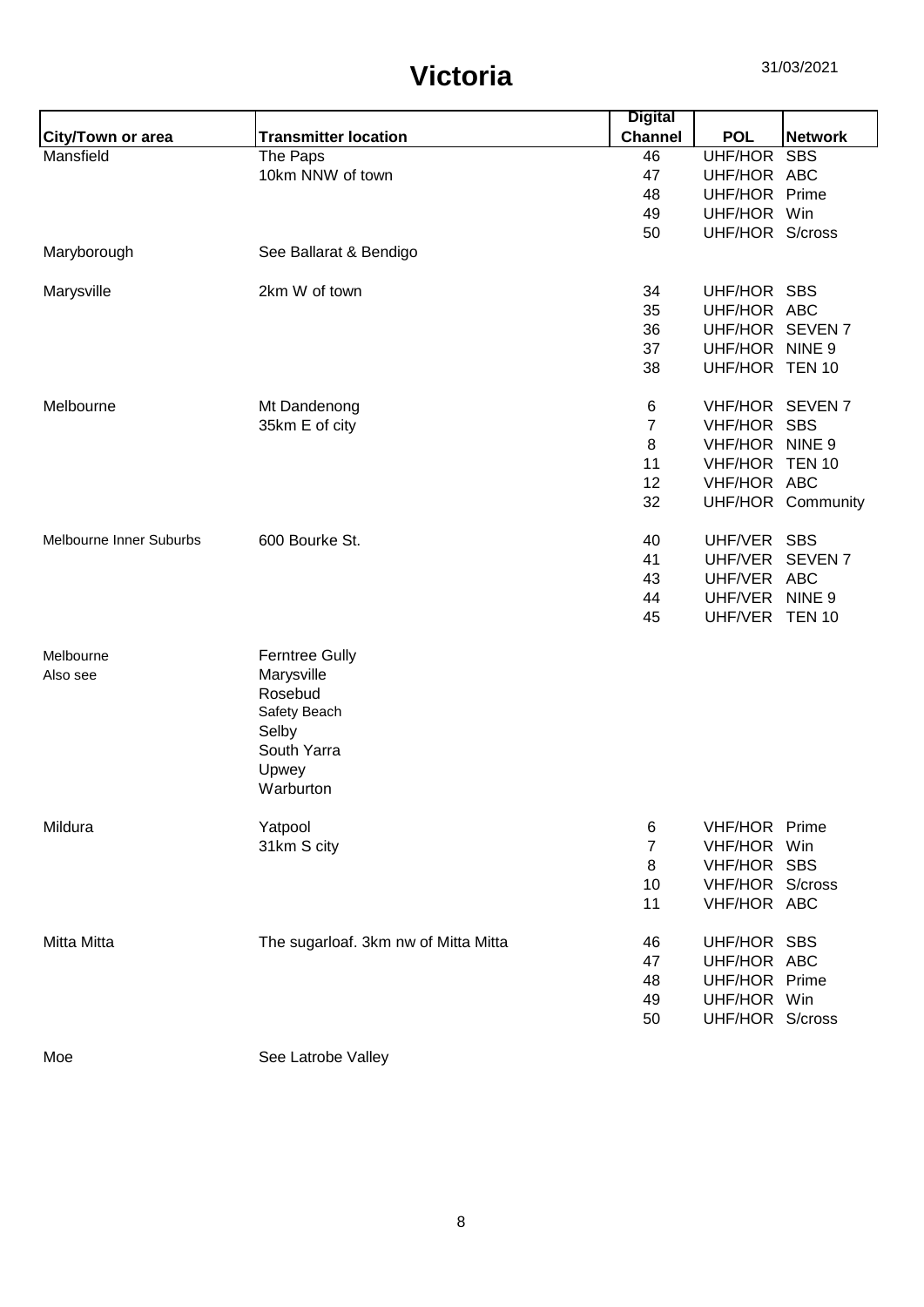|                      |                             | <b>Digital</b> |                              |                    |
|----------------------|-----------------------------|----------------|------------------------------|--------------------|
| City/Town or area    | <b>Transmitter location</b> | <b>Channel</b> | <b>POL</b>                   | <b>Network</b>     |
| Monbulk              | 89 Camms Road               | 46             | UHF/VER                      | SEVEN <sub>7</sub> |
|                      |                             | 47             | UHF/VER                      | NINE <sub>9</sub>  |
|                      |                             | 48             | UHF/VER                      | <b>TEN 10</b>      |
|                      |                             | 49             | UHF/VER ABC                  |                    |
|                      |                             | 50             | UHF/VER SBS                  |                    |
|                      |                             |                |                              |                    |
| Mortlake             | See Terang                  |                |                              |                    |
| Morwell              | See Latrobe Valley          |                |                              |                    |
|                      |                             |                |                              |                    |
| Mt Cowley            | Sabine Rd                   | 46             | UHF/VER Prime                |                    |
|                      |                             | 47             | UHF/VER Win                  |                    |
|                      |                             | 48             | UHF/VER S/cross              |                    |
|                      |                             | 49             | UHF/VER SBS                  |                    |
|                      |                             |                |                              |                    |
| Mt Stanley           | Mt Stanley                  | 41             | UHF/HOR S/cross              |                    |
|                      |                             | 43             | UHF/HOR Prime                |                    |
|                      |                             | 44             | UHF/HOR Win                  |                    |
|                      |                             |                |                              |                    |
| <b>Murray Valley</b> | Goschen 18km SW             | 46             | UHF/HOR SBS                  |                    |
|                      | Of Swan Hill                | 47             | UHF/HOR ABC                  |                    |
|                      |                             | 48             | UHF/HOR Prime                |                    |
|                      |                             | 49             | UHF/HOR Win                  |                    |
|                      |                             | 50             | UHF/HOR S/cross              |                    |
| Murtoa               | See Horsham                 |                |                              |                    |
|                      |                             |                |                              |                    |
| Myrtleford           | Lookout Hill                | 46             | UHF/HOR SBS                  |                    |
|                      | 1km SE of town              | 47             | UHF/HOR ABC                  |                    |
|                      |                             | 48             | UHF/HOR Win                  |                    |
|                      |                             | 49             | UHF/HOR Prime                |                    |
|                      |                             | 50             | UHF/HOR S/cross              |                    |
| Nagambie             | See Goulburn Valley         |                |                              |                    |
|                      |                             |                |                              |                    |
| Newborough           | Golf Links Rd.              | 40             | UHF/HOR SBS<br>UHF/HOR ABC   |                    |
|                      |                             | 41             |                              |                    |
|                      |                             | 43             | UHF/HOR S/cross              |                    |
|                      |                             | 44             | UHF/HOR Win                  |                    |
|                      |                             | 45             | UHF/HOR Prime                |                    |
| <b>Nhill</b>         | Mt Lawloit                  | 46             | UHF/VER SBS                  |                    |
|                      | 17km SW of town             | 47             | UHF/VER ABC                  |                    |
|                      |                             |                |                              |                    |
|                      |                             | 48             | UHF/VER Prime<br>UHF/VER Win |                    |
|                      |                             | 49             |                              |                    |
|                      |                             | 50             | UHF/VER S/cross              |                    |
| Nowa Nowa            | Mt Nowa Nowa                | 29             | UHF/HOR ABC                  |                    |
| Numurkah             | See Goulburn Valley         |                |                              |                    |
| Nyah West            | See Murray Valley           |                |                              |                    |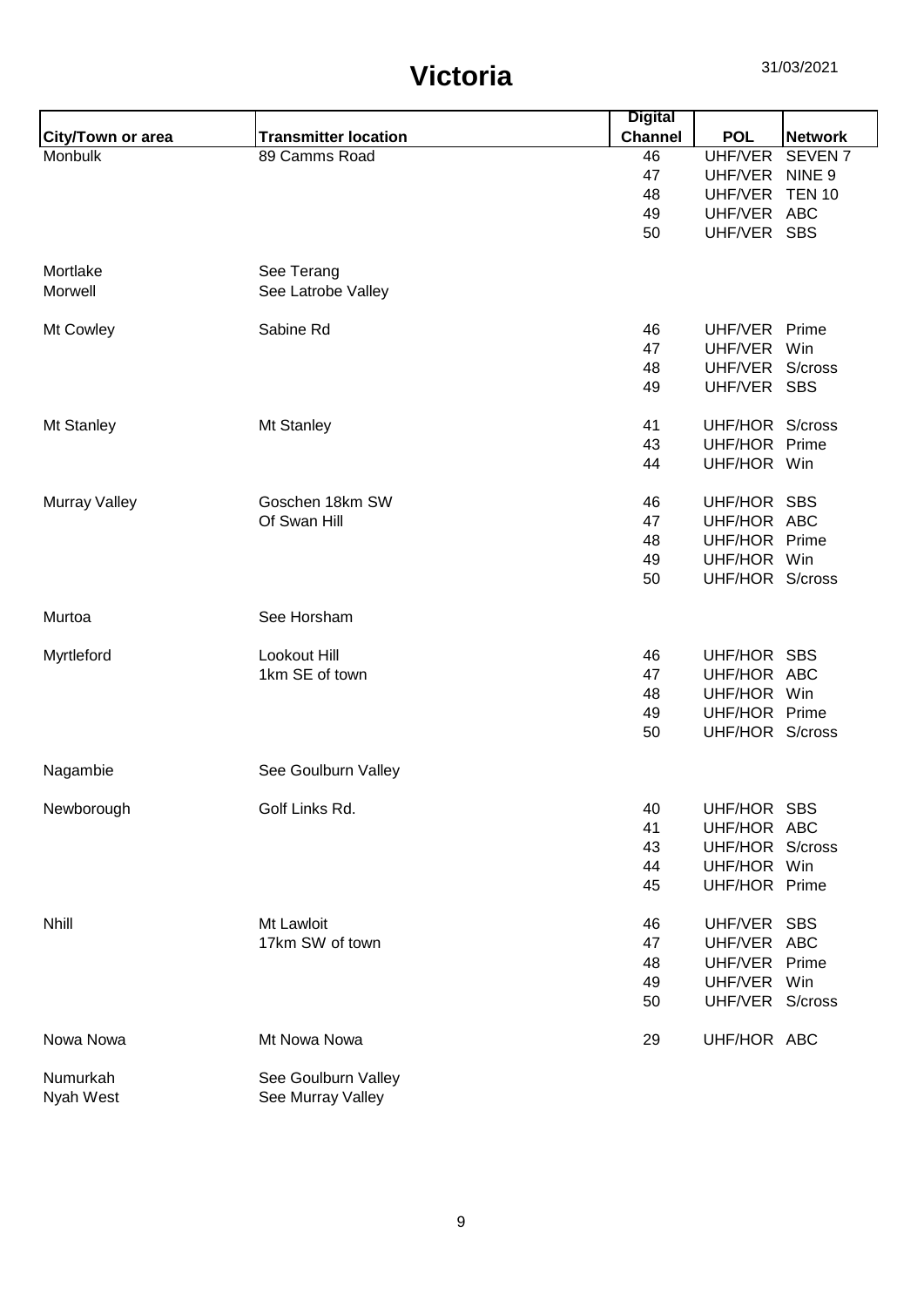|                       |                             | <b>Digital</b> |                 |                |
|-----------------------|-----------------------------|----------------|-----------------|----------------|
| City/Town or area     | <b>Transmitter location</b> | <b>Channel</b> | <b>POL</b>      | <b>Network</b> |
| Orbost                | Mt Raymond                  | 40             | UHF/HOR S/cross |                |
|                       | 13km E of town              | 41             | UHF/HOR ABC     |                |
|                       |                             | 42             | UHF/HOR SBS     |                |
|                       |                             | 43             | UHF/HOR Prime   |                |
|                       |                             | 44             | UHF/HOR Win     |                |
|                       |                             |                |                 |                |
| Ouyen                 | Gregory St OUYEN            | 41             | UHF/VER Win     |                |
|                       | See also Mildura            | 42             | UHF/VER Prime   |                |
|                       |                             | 43             | UHF/VER S/cross |                |
|                       |                             | 44             | UHF/VER ABC     |                |
|                       |                             | 45             | UHF/VER SBS     |                |
| Port Fairy            | See Warnambool              |                |                 |                |
|                       |                             |                |                 |                |
| Portland              | Mt Clay                     | 40             | UHF/HOR SBS     |                |
|                       | 15km Ne of town             | 41             | UHF/HOR ABC     |                |
|                       |                             | 42             | UHF/HOR Prime   |                |
|                       |                             | 43             | UHF/HOR Win     |                |
|                       |                             | 44             | UHF/HOR S/cross |                |
| Robinvale             | See Mildura                 | 34             | UHF/VER SBS     |                |
|                       | See also Mildura            | 35             | UHF/VER         | ABC            |
|                       |                             | 36             | UHF/VER Win     |                |
|                       |                             | 37             | UHF/VER Prime   |                |
|                       |                             | 38             | UHF/VER S/cross |                |
|                       |                             |                |                 |                |
| Rosebud               | <b>Council Offices</b>      | 40             | UHF/VER SBS     |                |
|                       |                             | 41             | UHF/VER SEVEN 7 |                |
|                       |                             | 43             | UHF/VER ABC     |                |
|                       |                             | 44             | UHF/VER NINE 9  |                |
|                       |                             | 45             | UHF/VER TEN 10  |                |
| Rushworth             | See Goulburn Valley         |                |                 |                |
|                       |                             |                |                 |                |
| Safety Beach          | <b>Arthers Seat</b>         | 40             | UHF/HOR SBS     |                |
| Mornington Peninsular | 6km SE of Dramana           | 41             | UHF/HOR SEVEN 7 |                |
|                       |                             | 43             | UHF/HOR ABC     |                |
|                       |                             | 44             | UHF/HOR NINE 9  |                |
|                       |                             | 45             | UHF/HOR TEN 10  |                |
| Sale                  | See Latrobe Valley          |                |                 |                |
| Sealake               | See Murray Valley           |                |                 |                |
|                       |                             |                |                 |                |
| Selby                 | <b>Black Hill Reserve</b>   | 34             | UHF/HOR SBS     |                |
|                       |                             | 35             | UHF/HOR ABC     |                |
|                       |                             | 36             | UHF/HOR Prime   |                |
|                       |                             | 37             | UHF/HOR Win     |                |
|                       |                             | 38             | UHF/HOR S/cross |                |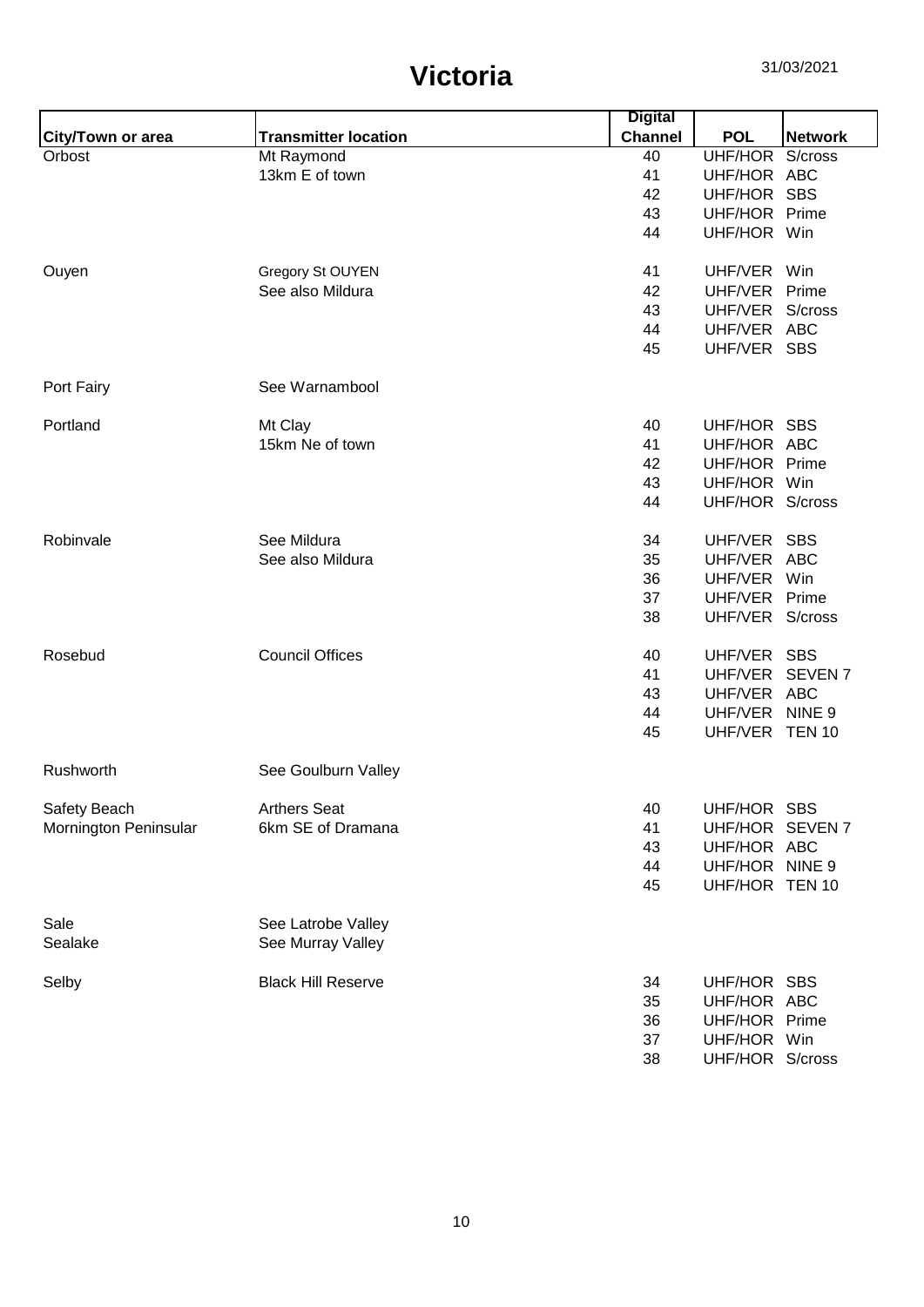|                    |                             | <b>Digital</b> |                 |                |
|--------------------|-----------------------------|----------------|-----------------|----------------|
| City/Town or area  | <b>Transmitter location</b> | <b>Channel</b> | <b>POL</b>      | <b>Network</b> |
| Seymour            | 9km SSE of town             | 40             | UHF/HOR         | <b>SBS</b>     |
|                    | <b>Meadows Hill</b>         | 41             | UHF/HOR ABC     |                |
|                    |                             | 42             | UHF/HOR Prime   |                |
|                    |                             | 43             | UHF/HOR Win     |                |
|                    |                             | 44             | UHF/HOR S/cross |                |
|                    |                             |                |                 |                |
| Shepparton         | See Goulburn Valley         |                |                 |                |
| Smoko              | See Freeburgh               |                |                 |                |
| South Yarra        | Como Centre                 | 40             | UHF/VER SBS     |                |
|                    | 3km S of City               | 41             | UHF/VER SEVEN 7 |                |
|                    |                             | 42             | UHF/VER Comm    |                |
|                    |                             | 43             | UHF/VER ABC     |                |
|                    |                             | 44             | UHF/VER NINE 9  |                |
|                    |                             | 45             | UHF/VER TEN 10  |                |
|                    |                             |                |                 |                |
| Stawell            | See Ballarat                |                |                 |                |
| Sunbury            | See Melbourne               |                |                 |                |
| Swan Hill          | See Murray Valley           |                |                 |                |
|                    | Old Police Hut              |                |                 |                |
| Tanybryn           |                             | 46             | UHF/VER         | Prime          |
|                    |                             | 48             | UHF/VER         | S/cross        |
|                    |                             | 49             | UHF/VER         | Win            |
|                    |                             | 50             | UHF/VER SBS     |                |
| Tawonga South      | 5km E of town               | 28             | UHF/VER         | <b>SBS</b>     |
|                    | Mt Beauty                   | 29             | UHF/VER Prime   |                |
|                    |                             | 30             | UHF/VER         | Win            |
|                    |                             | 31             | UHF/VER ABC     |                |
|                    |                             | 32             | UHF/VER S/cross |                |
| Terang             | Mt Noorat                   | 34             | UHF/VER SBS     |                |
|                    |                             | 35             | UHF/VER ABC     |                |
|                    |                             | 36             | UHF/VER Prime   |                |
|                    |                             | 37             | UHF/VER Win     |                |
|                    |                             | 38             | UHF/VER S/cross |                |
|                    |                             |                |                 |                |
| Timboon            | Leahys Lane                 | 28             | UHF/HOR SBS     |                |
|                    |                             | 29             | UHF/HOR ABC     |                |
|                    |                             | 30             | UHF/HOR Prime   |                |
|                    |                             | 31             | UHF/HOR Win     |                |
|                    |                             | 32             | UHF/HOR S/cross |                |
|                    |                             |                |                 |                |
| Trafalgar/Yarragon | Earls Rd.                   | 40             | UHF/VER SBS     |                |
|                    |                             | 41             | UHF/VER ABC     |                |
|                    |                             | 43             | UHF/VER S/cross |                |
|                    |                             | 44             | UHF/VER Win     |                |
|                    |                             | 45             | UHF/VER Prime   |                |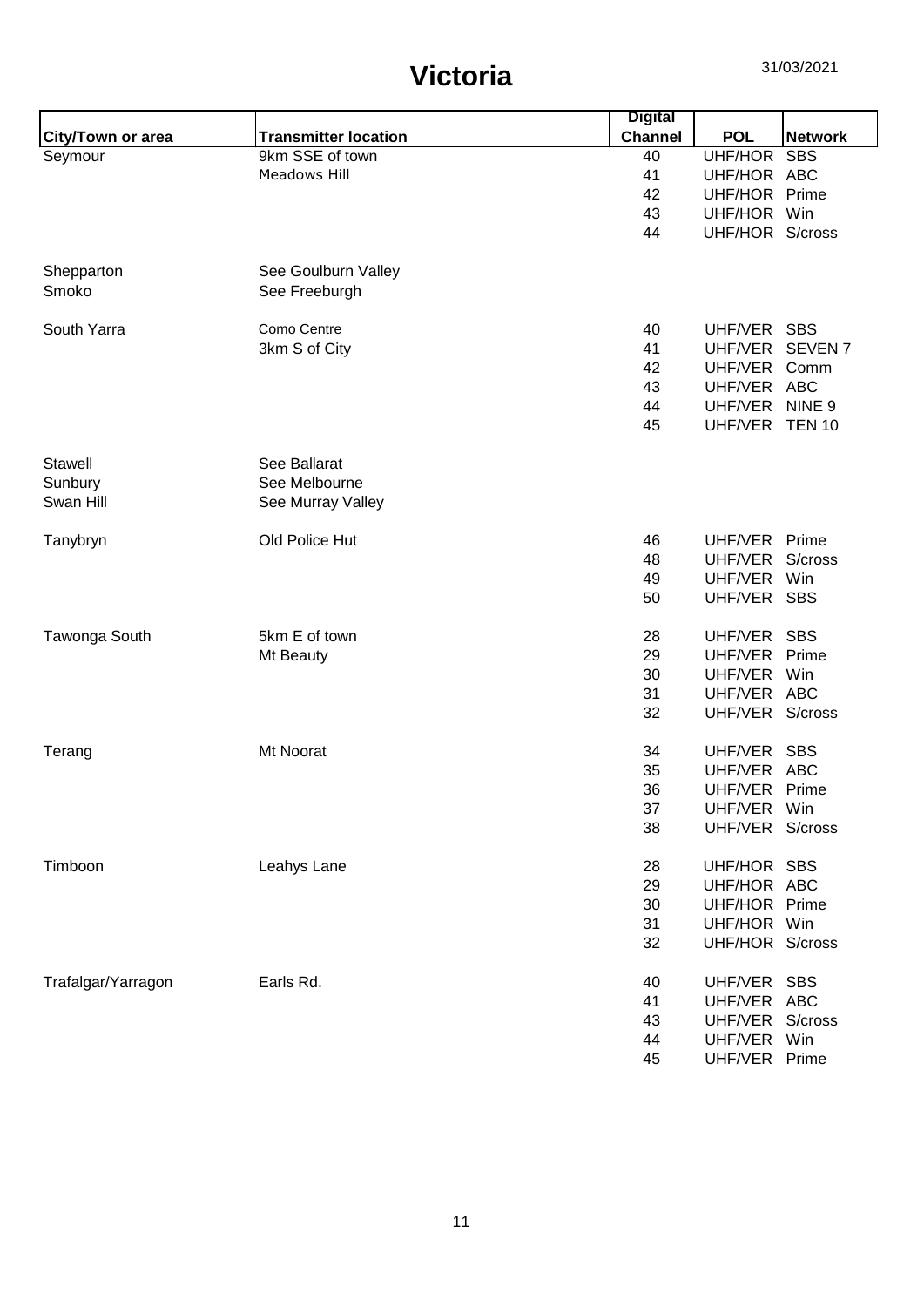|                      |                             | <b>Digital</b> |                 |                |
|----------------------|-----------------------------|----------------|-----------------|----------------|
| City/Town or area    | <b>Transmitter location</b> | <b>Channel</b> | <b>POL</b>      | <b>Network</b> |
| Underbool            | <b>Geb Silo WALPEUP</b>     | 34             | UHF/VER         | <b>SBS</b>     |
|                      |                             | 35             | UHF/VER ABC     |                |
|                      |                             | 36             | UHF/VER         | Prime          |
|                      |                             | 37             | UHF/VER         | Win            |
|                      |                             | 38             | UHF/VER S/cross |                |
| <b>Upper Murray</b>  | Mt Baranduda 15km           | $\overline{7}$ | VHF/HOR SBS     |                |
|                      | S of Wodonga                | 8              | VHF/HOR S/cross |                |
|                      |                             | 10             | VHF/HOR Win     |                |
|                      |                             | 11             | VHF/HOR ABC     |                |
|                      |                             | 12             | VHF/HOR Prime   |                |
| Upwey                | <b>Belmont Avenue</b>       | 34             | UHF/VER SBS     |                |
|                      | Lookout Tower               | 35             | UHF/VER ABC     |                |
|                      |                             |                | UHF/VER         | Prime          |
|                      |                             | 36             |                 |                |
|                      |                             | 37             | UHF/VER         | Win            |
|                      |                             | 38             | UHF/VER S/cross |                |
| Wangaratta           | See Upper Murray            |                |                 |                |
| Warburton            | Mt Victoria                 | 34             | UHF/HOR         | <b>SBS</b>     |
|                      | 3km N of town               | 35             | UHF/HOR ABC     |                |
|                      |                             |                | UHF/HOR SEVEN 7 |                |
|                      |                             | 36             | UHF/HOR NINE 9  |                |
|                      |                             | 37             |                 |                |
|                      |                             | 38             | UHF/HOR TEN 10  |                |
| Warracknabeal        | Railway St.                 | 28             | UHF/HOR Prime   |                |
|                      |                             | 29             | UHF/HOR S/cross |                |
|                      |                             | 30             | UHF/HOR Win     |                |
|                      |                             | 31             | UHF/HOR SBS     |                |
|                      |                             | 33             | UHF/HOR ABC     |                |
| Warrugal             | See Latrobe Valley          |                |                 |                |
| Warrnambool          | <b>Tower Hill</b>           | 47             | UHF/VER SBS     |                |
|                      | 8km NW of city              | 48             | UHF/VER S/cross |                |
|                      |                             | 49             | UHF/VER Win     |                |
|                      |                             |                | UHF/VER ABC     |                |
|                      |                             | 50             |                 |                |
|                      |                             | 51             | UHF/VER Prime   |                |
| Warrnambool (town)   | <b>Grieve Street</b>        | 28             | UHF/VER SBS     |                |
|                      |                             | 29             | UHF/VER ABC     |                |
|                      |                             | 30             | UHF/VER Prime   |                |
|                      |                             | 31             | UHF/VER Win     |                |
|                      |                             | 32             | UHF/VER S/cross |                |
| Waubra/Learmonth ??? | <b>MOUNT BOLTON</b>         | 46             | UHF/HOR SBS     |                |
|                      |                             | 47             | UHF/HOR ABC     |                |
|                      |                             | 48             | UHF/HOR Prime   |                |
|                      |                             | 49             | UHF/HOR Win     |                |
|                      |                             | 50             | UHF/HOR S/cross |                |
|                      |                             |                |                 |                |

Wedderburn See Ballarat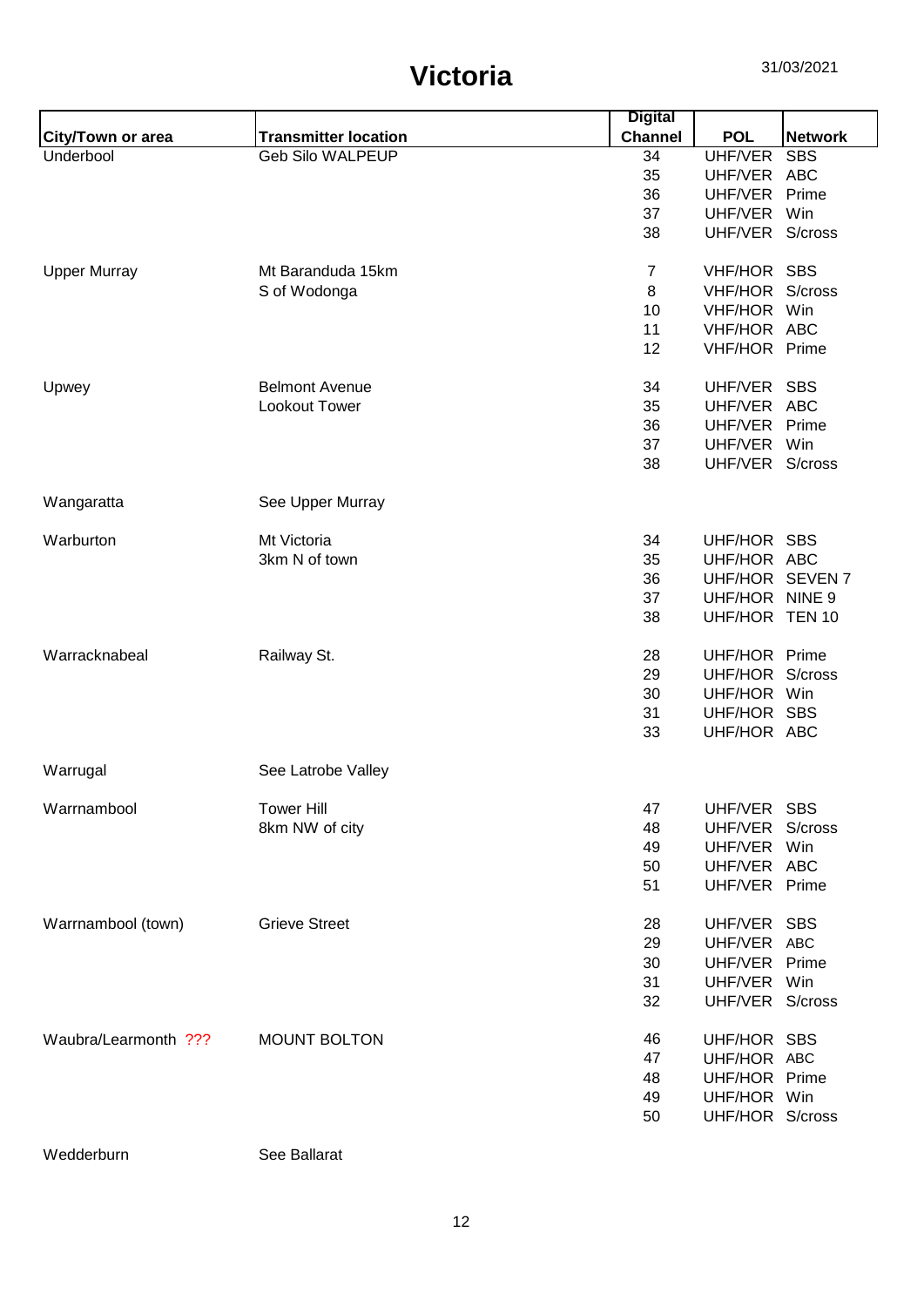|                          |                             | <b>Digital</b> |                 |                |
|--------------------------|-----------------------------|----------------|-----------------|----------------|
| <b>City/Town or area</b> | <b>Transmitter location</b> | <b>Channel</b> | <b>POL</b>      | <b>Network</b> |
| Western Victoria         | Mt Dundas                   | 6              | <b>VHF/HOR</b>  | <b>ABC</b>     |
|                          | 32km NNW of Hamilton        | $\overline{7}$ | VHF/HOR         | <b>SBS</b>     |
|                          |                             | 10             | <b>VHF/HOR</b>  | Win            |
|                          |                             | 11             | <b>VHF/HOR</b>  | S/cross        |
|                          |                             | 12             | VHF/HOR Prime   |                |
| Wodonga                  | See Upper Murray            |                |                 |                |
| Wycheproof               | Silo                        | 40             | UHF/HOR SBS     |                |
|                          |                             | 41             | UHF/HOR ABC     |                |
|                          |                             | 42             | UHF/HOR Prime   |                |
|                          |                             | 43             | UHF/HOR         | Win            |
|                          |                             | 44             | UHF/HOR S/cross |                |
| Wye River                | Wye River                   | 34             | UHF/VER         | <b>SBS</b>     |
|                          |                             | 35             | UHF/VER         | <b>ABC</b>     |
|                          |                             | 36             | UHF/VER         | Prime          |
|                          |                             | 37             | UHF/VER         | Win            |
|                          |                             | 38             | UHF/VER         | S/cross        |
| Yackandandah             | See Upper Murray            |                |                 |                |
| Yea                      | 1km S of town               | 34             | UHF/HOR ABC     |                |
|                          | <b>Constitution Hill</b>    | 35             | UHF/HOR         | Prime          |
|                          |                             | 36             | UHF/HOR         | Win            |
|                          |                             | 37             | UHF/HOR         | <b>SBS</b>     |
|                          |                             | 38             | UHF/HOR         | S/cross        |